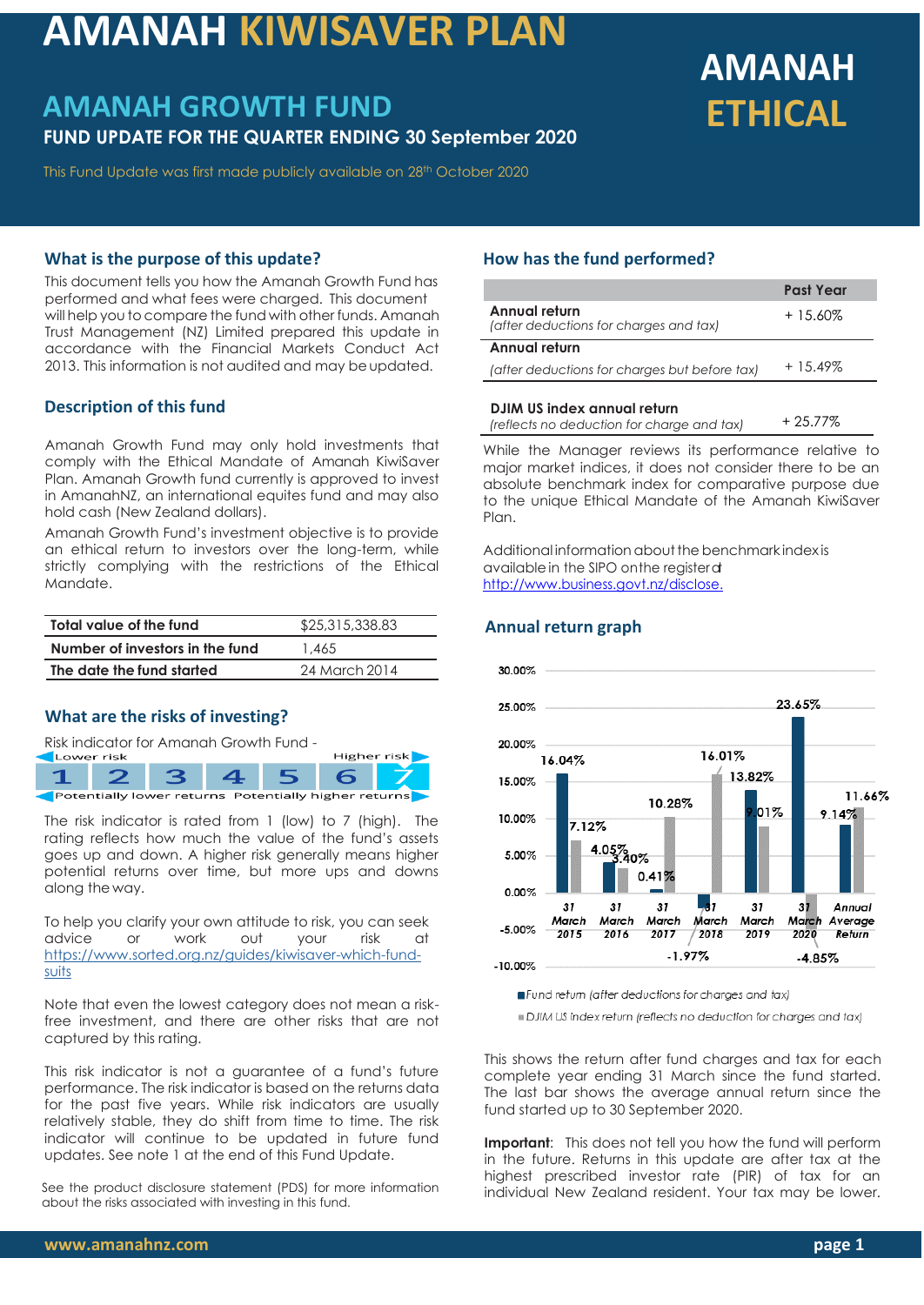# **What fees are investors charged?**

Investors in the Amanah Growth Fund are charged fund charges. In the year to 31 March 2020, these were:

|                                                       | % of net asset value      |
|-------------------------------------------------------|---------------------------|
| <b>Total fund charges</b>                             | 1.89%                     |
| Which are made up of:                                 |                           |
| <b>Total management and administration</b><br>charges | 1.89%                     |
| Including:<br>Manager's basic fee                     | 1.39%                     |
| Other management<br>and administration charges        | 0.50%                     |
| <b>Total performance-based fees</b>                   | 0.00%                     |
| Other charges                                         | \$ amount per<br>investor |
| Membership fees                                       | \$32.40                   |

#### *Small differences in fees and charges can have a big impact on your investment over the long term.*

# **Example of how this applies to an investor**

Imran had \$10,000 in the fund at the start of the year and didn't make any further contributions. At the end of the period, Imran made a gain after fund charges were deducted of \$1,549.00 (that is 15.49% of his initial \$10,000). Imran also paid \$32.40 in membership fees. This gives Imran a total gain after tax of \$1,516.60 for the year.

Investors may also be charged individual action fees for actions or decisions (for example, for withdrawing from or switching funds) although these are not currently charged. See the PDS for Amanah KiwiSaver Plan on the offer register at <http://www.business.govt.nz/disclose> for more information about those fees. Please refer to note 1 at the end of this Fund Update for more information on how fees are charged.

## **What does the fund invest in?**

#### **Actual investment mix**

This shows the types of assets that the fund invests in -



#### **Target investment mix**

This shows the mix of assets that the fund generally intends to invest in -

|                              | % of net asset<br>value |
|------------------------------|-------------------------|
| Cash and cash equivalents    | 20.00%                  |
| New Zealand fixed interest   | 0.00%                   |
| International fixed interest | 0.00%                   |
| Australasian equities        | 0.00%                   |
| International equities       | 80.00%                  |
| Listed property              | 0.00%                   |
| Unlisted property            | 0.00%                   |
| Commodities                  | 0.00%                   |
| Other                        | 0.00%                   |

## **Top 10 investments**

| <b>Name</b>                      | % of net asset<br>value of the fund | <b>Tyne</b>               | Country              | <b>Credit rating (if</b><br>applicable) |
|----------------------------------|-------------------------------------|---------------------------|----------------------|-----------------------------------------|
| 1. Cash Deposit (USD) - ASB Bank | 37.73%                              | Cash and cash equivalents | New Zealand          |                                         |
| 2. Apple Inc.                    | 4.92%                               | International equities    | <b>United States</b> |                                         |
| 3. Church & Dwight Company, Inc. | 3.58%                               | International equities    | <b>United States</b> |                                         |
| 4. Microsoft Corporation         | 3.28%                               | International equities    | <b>United States</b> |                                         |
| 5. Alphabet Inc.                 | 3.19%                               | International equities    | <b>United States</b> |                                         |
| 6. Nike, Inc.                    | 2.53%                               | International equities    | United States        |                                         |
| 7. WNS (Holdings) Limited        | 2.28%                               | International equities    | <b>United States</b> |                                         |
| 8. Intel Corporation             | 2.24%                               | International equities    | <b>United States</b> |                                         |
| 9. Home Depot, Inc. (The)        | 2.19%                               | International equities    | <b>United States</b> |                                         |
| 10. Union Pacific Corporation    | 2.04%                               | International equities    | <b>United States</b> |                                         |

The top 10 investments make up 63.97% of the fund.